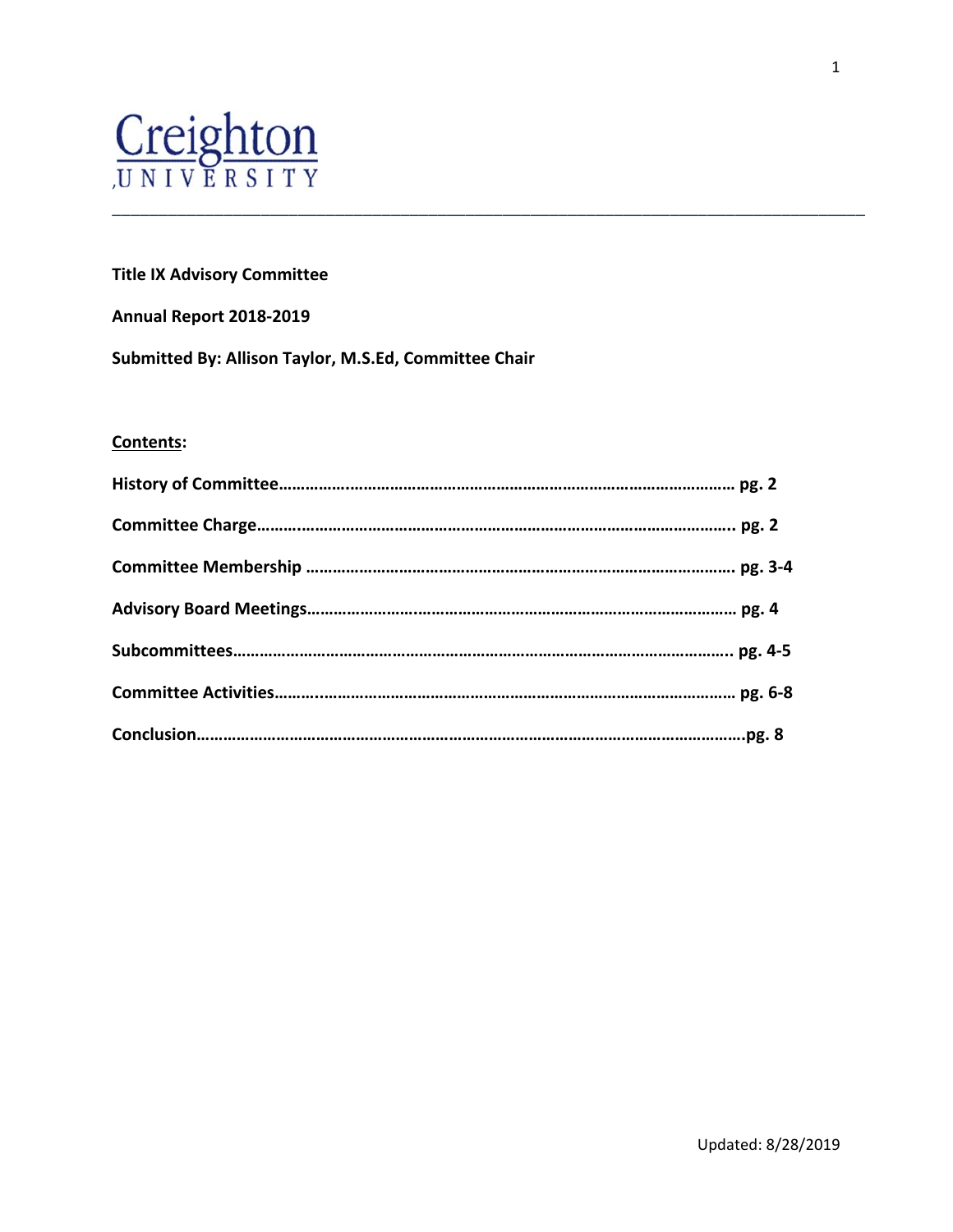# **History of the Committee**

The Title IX Advisory Committee was created in August 2017 as a standing Presidential Committee for the University. The committee was formed by Fr. Daniel Hendrickson, S.J. as a permanent working group, focused on issues of policy, procedures, and programming initiatives around sexual and relationship misconduct.

The Title IX Advisory Committee followed the Policy and Procedure Review Committee on Sexual Misconduct, originally formed in March 2017. This committee was charged with examining and evaluating the University's existing policies, processes, and programming to address the issue of sexual misconduct. The committee met in the spring of 2017, offering a list of recommendations to Fr. Hendrickson, which included the creation of an ongoing committee.

#### **Committee Charge**

The Title IX Advisory Committee reviews and makes recommendations to The Office of Equity and Inclusion regarding Creighton University's policies, procedures, and initiatives addressing sexual and relationship misconduct. This includes:

- ‐ Identify the needs, issues, and climate of campus with regards to issues of sexual and/or relationship misconduct.
- ‐ Inform the University's policies and procedures that address sexual and/or relationship misconduct.
- ‐ Ensure compliance with Title IX requirements and best practices regarding the reporting, resolution, and prevention of incidents of sexual and/or relationship misconduct.
- ‐ Review programming, training opportunities and educational materials regarding sexual and/or relationship misconduct for compliance and effectiveness.
- Identify best practices for the University's violence prevention strategy.
- ‐ Review annual statistics (aggregated) from the Office of Equity and Inclusion and Violence Intervention and Prevention Center.
- ‐ Report annually on the work and findings of the committee.

The committee shall not have responsibility for, or advise on, the investigations or adjudications of specific cases or day‐to‐day operations of the Office of Equity and Inclusion.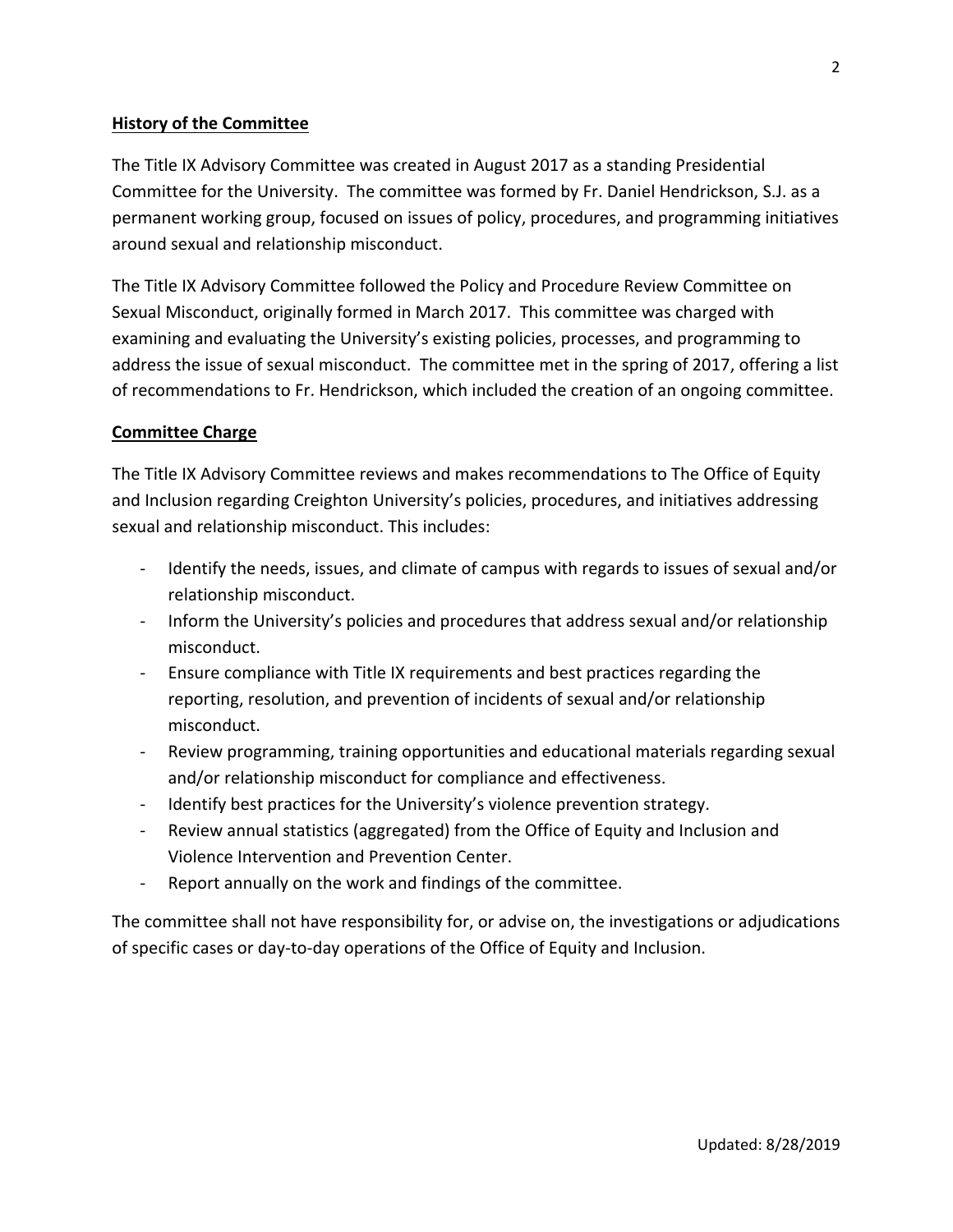# **Title IX Advisory Board Membership**

The Title IX Advisory Committee is comprised of members from the Creighton community representing faculty, staff, and students. Four faculty members, four staff members, and two students are appointed to the committee. Faculty and staff members are appointed for two‐ year terms and students serve one‐year terms.

Ex‐officio members of the committee represent the Office of Equity and Inclusion, Human Resources, the Office of the Provost, the Department of Public Safety, and the Division of Student Life. The Office of Equity and Inclusion has three ex‐officio positions including the Executive Director, the Senior Investigator, and the Associate Director for the VIP Center. Ex‐ Officio members are non‐voting members of the committee.

Ex‐officio:

- Allison Taylor, MSEd Office of Equity and Inclusion, Executive Director and Title IX **Coordinator**
- Marshall Kole, MS Office of Equity and Inclusion, Senior Investigator
- Lauren Ward, MS/Meredith Lierk, MDiv (Lauren left Creighton mid‐year and Meredith assumed her position on the board)– Office of Equity and Inclusion, Associate Director for Violence Intervention and Prevention
- Michael Reiner Department of Public Safety, Director
- Nancy Schrage Department of Human Resources, Senior Human Resource Generalist
- Desiree Nownes, MS Division of Student Life, Senior Director, Community Standards and Wellbeing
- Tricia Sharrar, J.D. Office of the Provost, Vice Provost for Academic Administration and Partnerships

Faculty:

- Catherine Todero, PhD, RN, FAAN, Dean, College of Nursing
- Peter Stone, MS College of Arts and Sciences, Instructor, Analytical and Environmental **Chemistry**
- David Weber, JD School of Law, Senior Associate Dean for Academic Affairs
- Erika Kirby, PhD College of Arts and Sciences, Professor, Department of Communication Studies, and Faculty Council

Staff:

• Shawn Cook, MPA – School of Pharmacy and Health Professions, Director of Student Affairs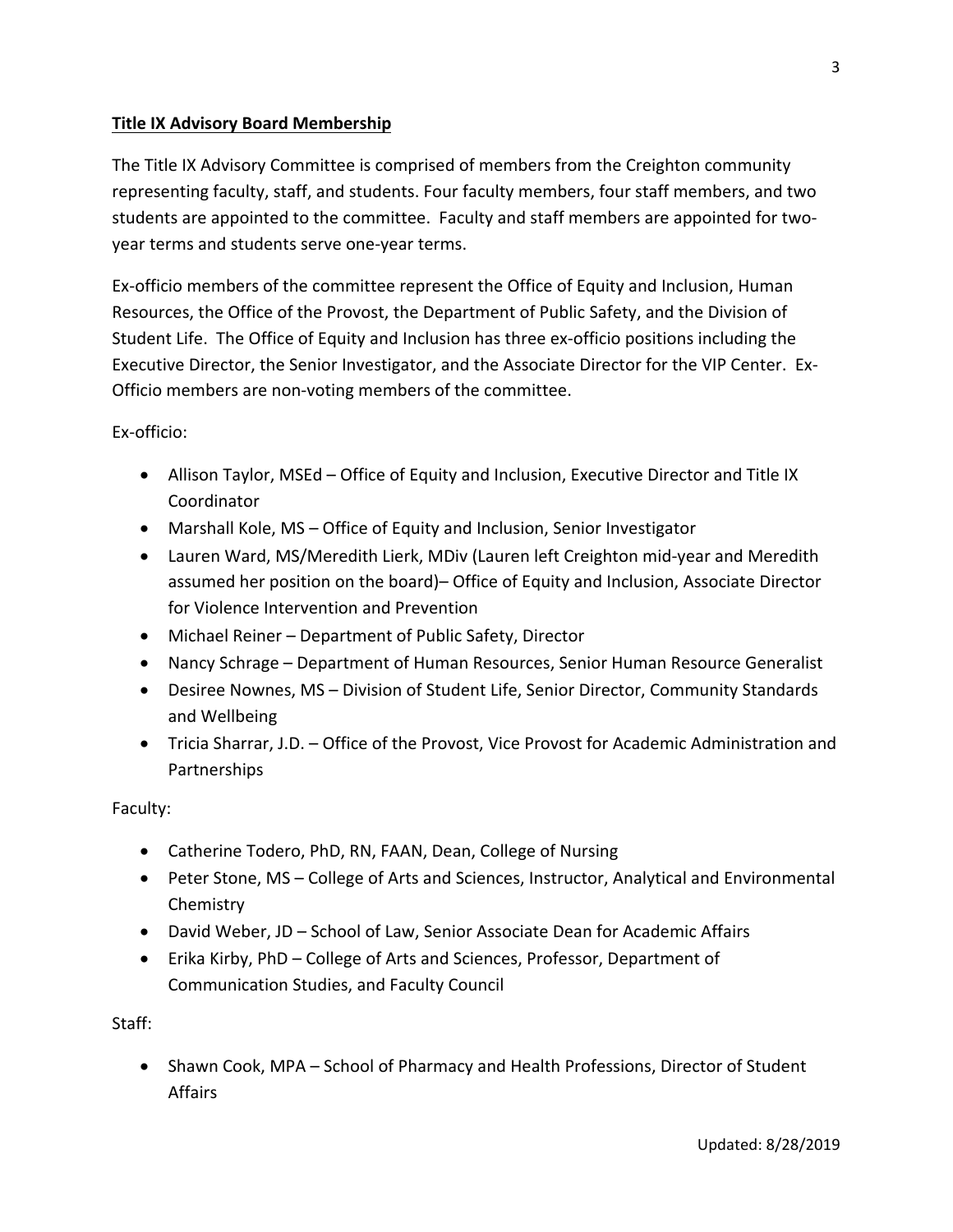- Fallon Watts –Educational Opportunities Program, Student Support Services, Staff Advisory Council
- Brandy Menaugh, JD Division of Athletics, Associate Director for Compliance
- Rebecca Murray, PhD College of Arts and Sciences, Associate Dean for Social and Applied Sciences

Students:

- Rachel Chalupa– College of Nursing, Senior
- Braden Oldham College of Arts and Sciences, Senior

#### **Advisory Board Meetings**

Meetings of the Advisory Committee were held on the following dates: October 2, 2018, November 6, 2018, December 4, 2018, January 22, 2019, February 14, 2019, and April 10, 2019.

Each meeting was approximately 90 minutes in length and included updates from each subcommittee, discussion on prevention initiatives, operations of the VIP Center and OEI, and an ongoing discussion of the recommendations made by the Spring 2017 committee.

#### **Subcommittees**

The Title IX Advisory Committee included three subcommittee focusing on policy, education, and the rights of pregnant and parenting students.

- 1. Education
	- a. Committee members: Lauren Ward (through December), Meredith Lierk (starting in January), Michael Reiner, Erika Kirby, Braden Oldham, Rachel Chalupa
	- b. Activities: The Education subcommittee developed "consent 101" for first‐year students. Mr. Oldham presented this idea to the Arts and Sciences Student Senate and Ms. Lierk presented the program to RSP leadership and each of the undergraduate colleges. Ms. Lierk received approval to implement this initiative University‐wide starting with the fall 2019 semester. The VIP Center has taken ownership of this initiative and Ms. Lierk is training student leaders to facilitate this program.
	- c. Anticipated work for the 2019‐2020 committee: The committee intends to evaluate and review the implementation of Consent 101 after sessions have been completed through RSP. They will also review the training provided to the peer educators prior to implementation.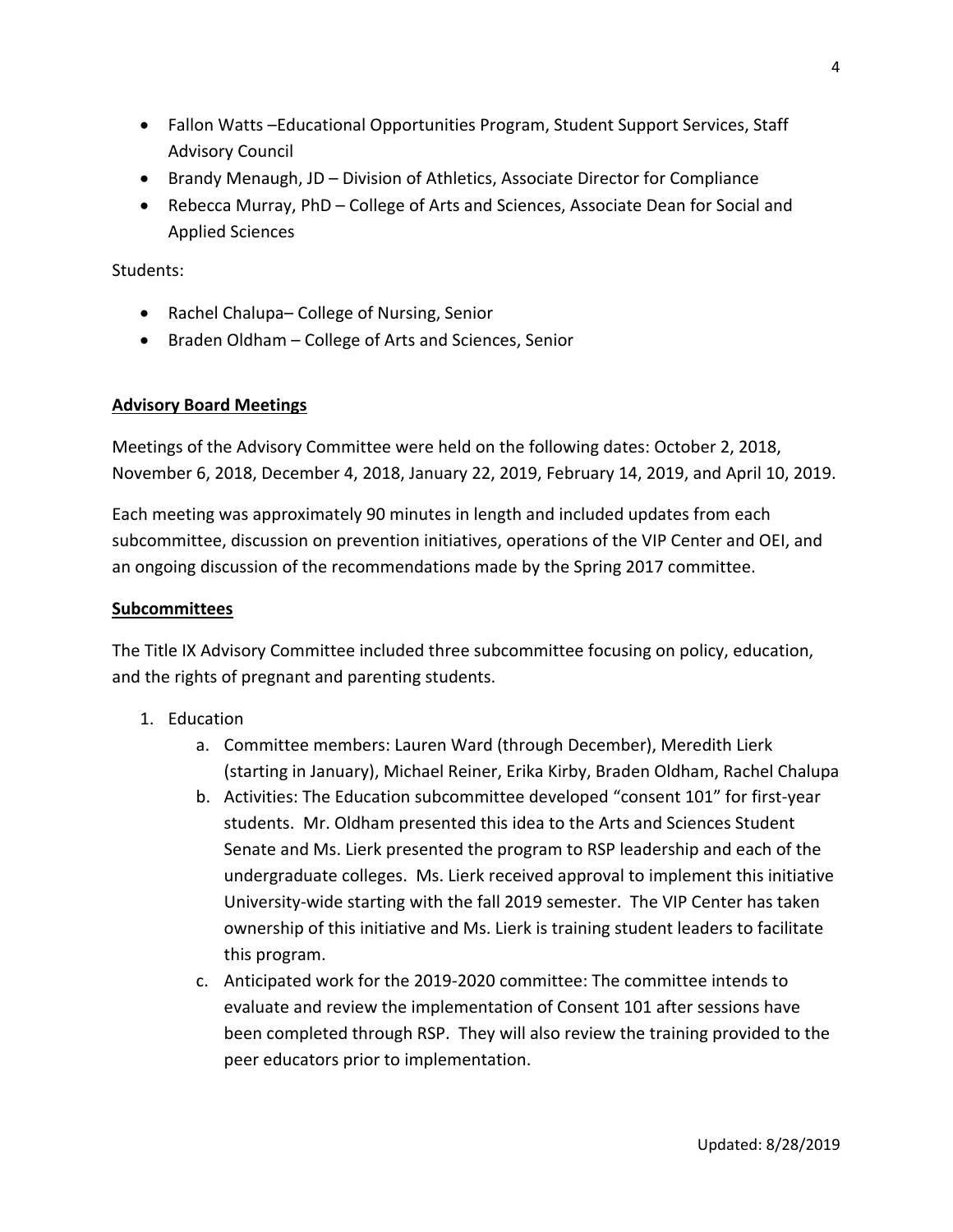- 2. Policy
	- a. Committee members: Allison Taylor, Nancy Schrage, Desiree Nownes, Catherine Todero, Peter Stone, Shawn Cook, Rebecca Murray
	- a. Activities: The policy subcommittee continued work on the Relationships Between Employees and Students Policy in Fall 2018 and provided a draft proposal to Human Resources in November 2018. Human Resources provided initial feedback to the committee in December 2018 but asked for time to make edits and changes before providing a draft back to the committee. In late spring 2019, Ms. Taylor met with Ms. Beth Thomas in Human Resources and Ms. Taylor then reworked another draft of the policy, working with the Office of the General Counsel on proposed changes. A new draft of the proposal was shared with Human Resources in August 2019 with the goal of presenting the final draft at the first meeting of the Advisory Committee this fall.
	- b. Anticipated work for the 2019‐2020 committee:
		- i. Ms. Taylor revised the "Mandatory Reporters" policy with the assistance of Mike Reiner over the summer and a preliminary draft will be shared with the policy subcommittee for review this fall.
		- ii. Ms. Julie Miceli from Husch Blackwell worked with Ms. Taylor and Mr. Kole to review the Harassment, Discrimination, Sexual and Relationship Misconduct Policy over the summer and a preliminary draft will be shared with the policy subcommittee for review this fall. Additional edits may still occur, depending on the possibility of new legislation.
- 3. Pregnancy and Parenting Students
	- a. Committee members: Marshall Kole, Fallon Watts (left Creighton in fall 2018), Brandy Menaugh, David Weber, Tricia Sharrar
	- b. Activities: The subcommittee was relatively dormant this year in anticipation of pending policy changes resulting from federal guidance. The group took the information from materials developed the year prior related to the Title IX rights of pregnant students and began the work of creating a comprehensive resource guide detailing those rights and the resources available on campus to support them. The subcommittee intends this guide to include resources available to pregnant/parenting faculty and staff members, as well.
	- c. Anticipated work for 2019‐2020: Continue to develop the pregnant and parenting resource guide in collaboration with relevant campus partners (e.g., Human Resources, etc.). Work to develop standard messaging for faculty and colleges to use when articulating the rights of pregnant students.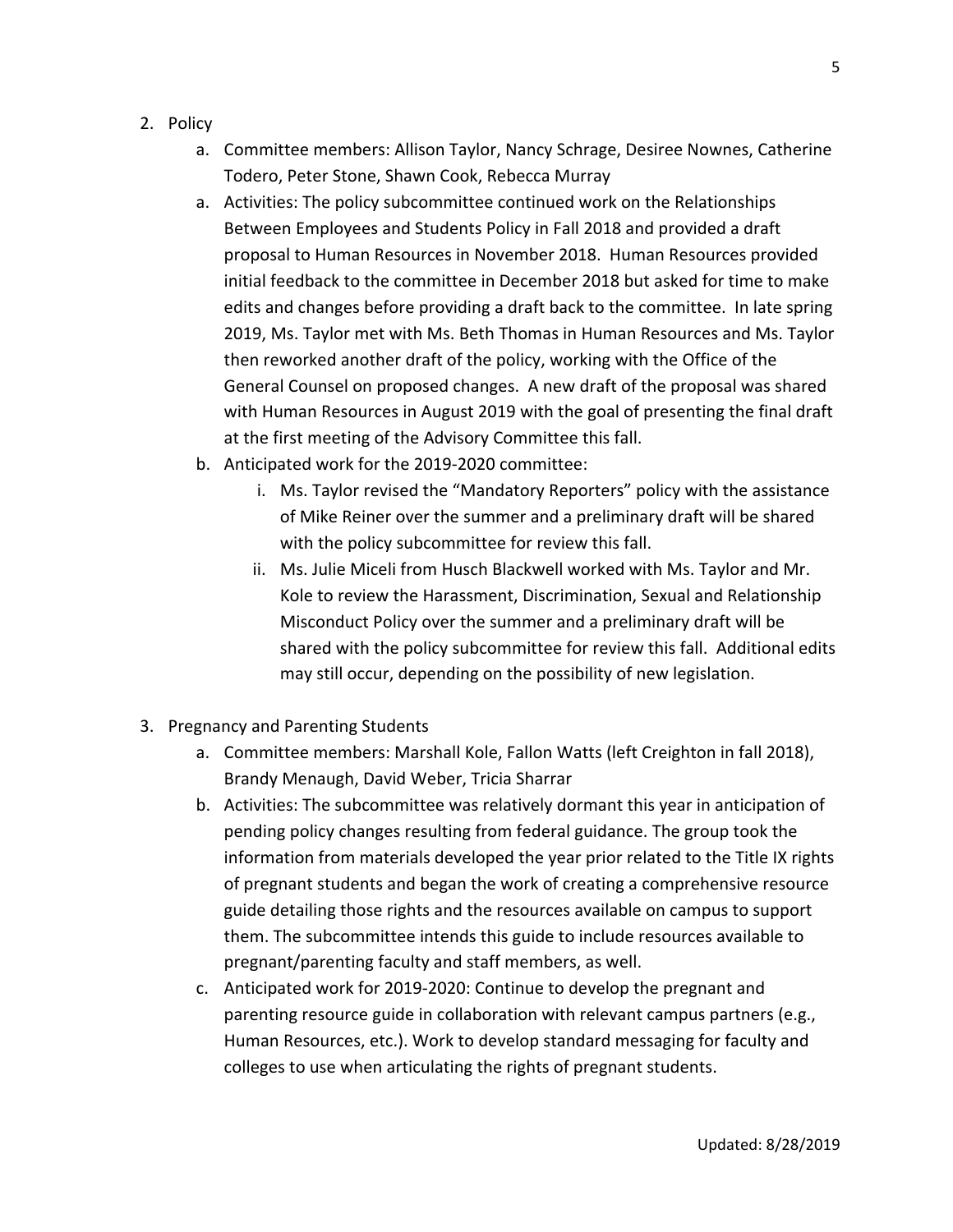#### **Committee Activities**

Below are specific items the committee focused on, in consideration of the committee's charges.

- **1. Identify the needs, issues, and climate of campus with regards to issues of sexual and/or relationship misconduct.** 
	- a. In April 2018 a climate survey for students was implemented in partnership with the Diversity and Inclusion Goal Implementation team. This survey provided feedback for the Advisory Board in consideration of campus needs and overall environment. Ms. Taylor presented these results to the Advisory Board in October 2018.
	- b. An area of concern for the committee was that 18% of respondents reported an incident of unwanted sexual contact prior to matriculating at Creighton University. In response, OEI and VIP are now both involved in Summer Preview, highlighting resources available to incoming students, and information about advocacy resources has been made available through professional school orientations, blueline sites, and resource fairs. The committee will continue to review additional ways of reaching incoming students.
	- c. The VIP Center saw an increase in clients during the 2018‐2019 academic year, which was attributed to more awareness of resources and an improved, confidential location in the new Brandeis suite. The committee will continue to assess the needs of the VIP Center regarding staffing and resources.

# **2. Inform the University's policies and procedures that address sexual and/or relationship misconduct.**

- a. Ms. Julie Miceli from Husch Blackwell worked with Ms. Taylor and Mr. Kole to review the Harassment, Discrimination, Sexual and Relationship Misconduct Policy and a preliminary draft will be shared with the committee this fall. Additional edits may still occur, depending on the possibility of new legislation.
- b. The Policy subcommittee reviewed the Relationship Between Employees and Students Policy and will review the final draft at the October 2019 meeting before submitting the policy changes for approval.

# **3. Ensure compliance with Title IX requirements and best practices regarding the reporting, resolution, and prevention of incidents of sexual and/or relationship misconduct.**

a. The Office of Equity and Inclusion presented two sessions for the campus community on the Title IX Proposed Rule. These sessions, held in January 2019,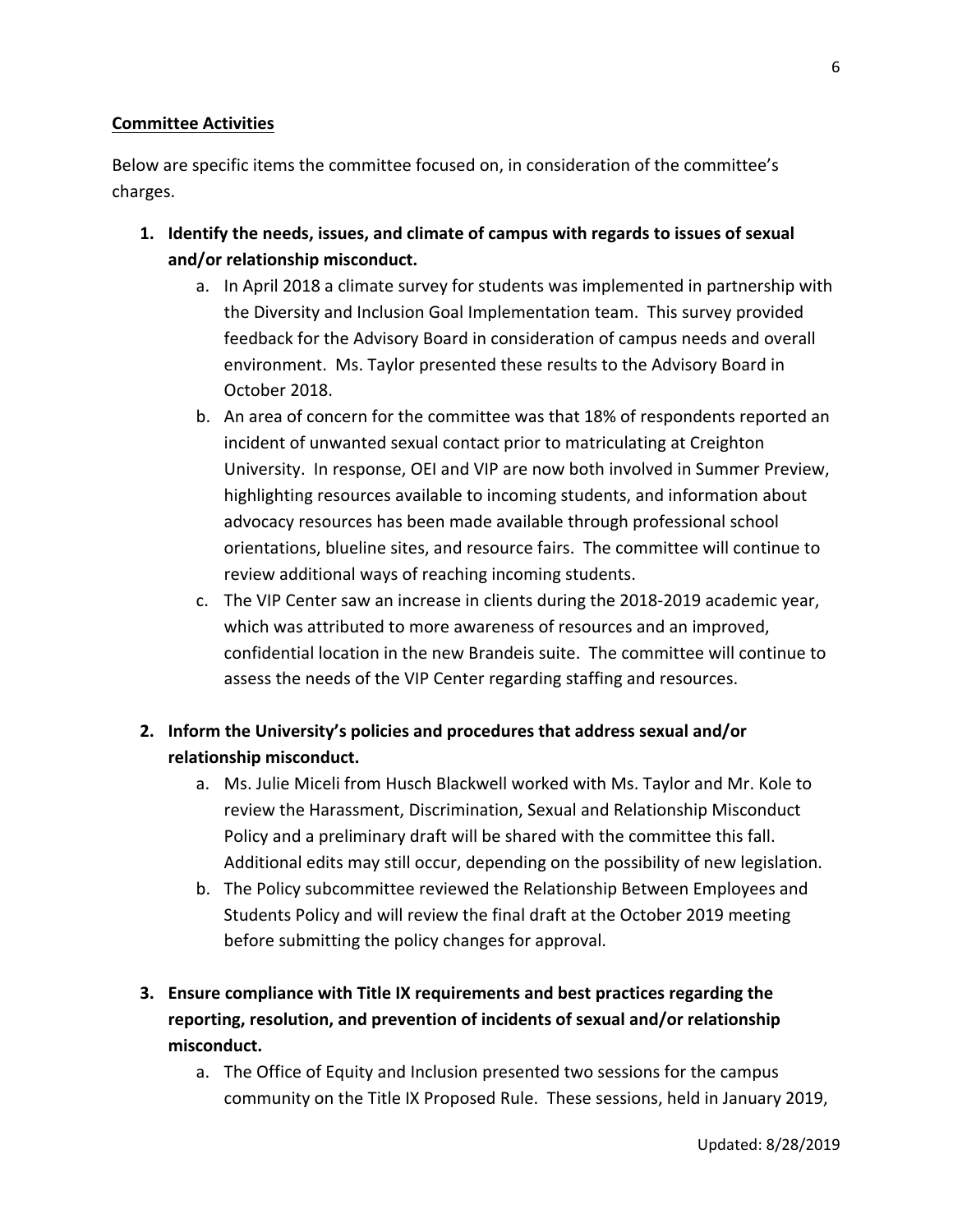presented the major changes proposed from the Department of Education and provided information to the campus community on how to submit a comment during the notice and comment period. These educational sessions also explained how the proposed rule would impact Creighton's current process. To date, the proposed rule has not been put into law and Creighton continues to follow the 2017 guidance from the Department of Education.

- b. Ms. Taylor and Mr. Kole attended "Advanced Concepts in Resolving, Investigating, and Adjudicating Sexual Misconduct," a two‐day training with Husch Blackwell in November 2018. Additionally, seven of the Title IX investigators on campus attended a two‐day Level Three training from the Association of Title IX Administrators (ATIXA) in May 2019.
- **4. Review programming, training opportunities and educational materials regarding sexual and/or relationship misconduct for compliance and effectiveness.** 
	- a. The committee hosted two "Tacos and Title IX" sessions in January 2019 to discuss the proposed rule and how the changes could affect Creighton's Title IX procedures. These events were well attended and our partners in Student Life and Sodexo provided us with donated food for the two events.
	- b. The committee reviewed the VIP Center's proposal to implement "Escalation" training for campus. The Escalation workshop is a dating violence initiative from the OneLove Foundation and is free to implement on college campuses. The workshop utilizes a 40‐minute video and facilitated discussion to help students identify warning signs of dating violence. The VIP Center hosted one workshop in Fall 2018 as a pilot for the program. The committee supported this initiative and in August 2019, Ms. Lierk and Ms. Taylor presented Escalation to all Welcome Week leaders, approximately 120 students. The VIP Center anticipates additional workshops for the fall.
	- c. The committee received updates on the Green Dot Bystander Education program and sustainability efforts to keep the program running following the conclusion of the CHI Violence Prevention Grant in June 2019.

#### **5. Identify best practices for the University's violence prevention strategy.**

a. Through the work of the Education subcommittee, Creighton will be implementing peer‐led education on the issue of consent, which is considered a best practice in the violence prevention field. This peer-led program will serve as a complement to the "Call to Consent" session for first‐year students during Welcome Week and the online sexual assault training students receive prior to